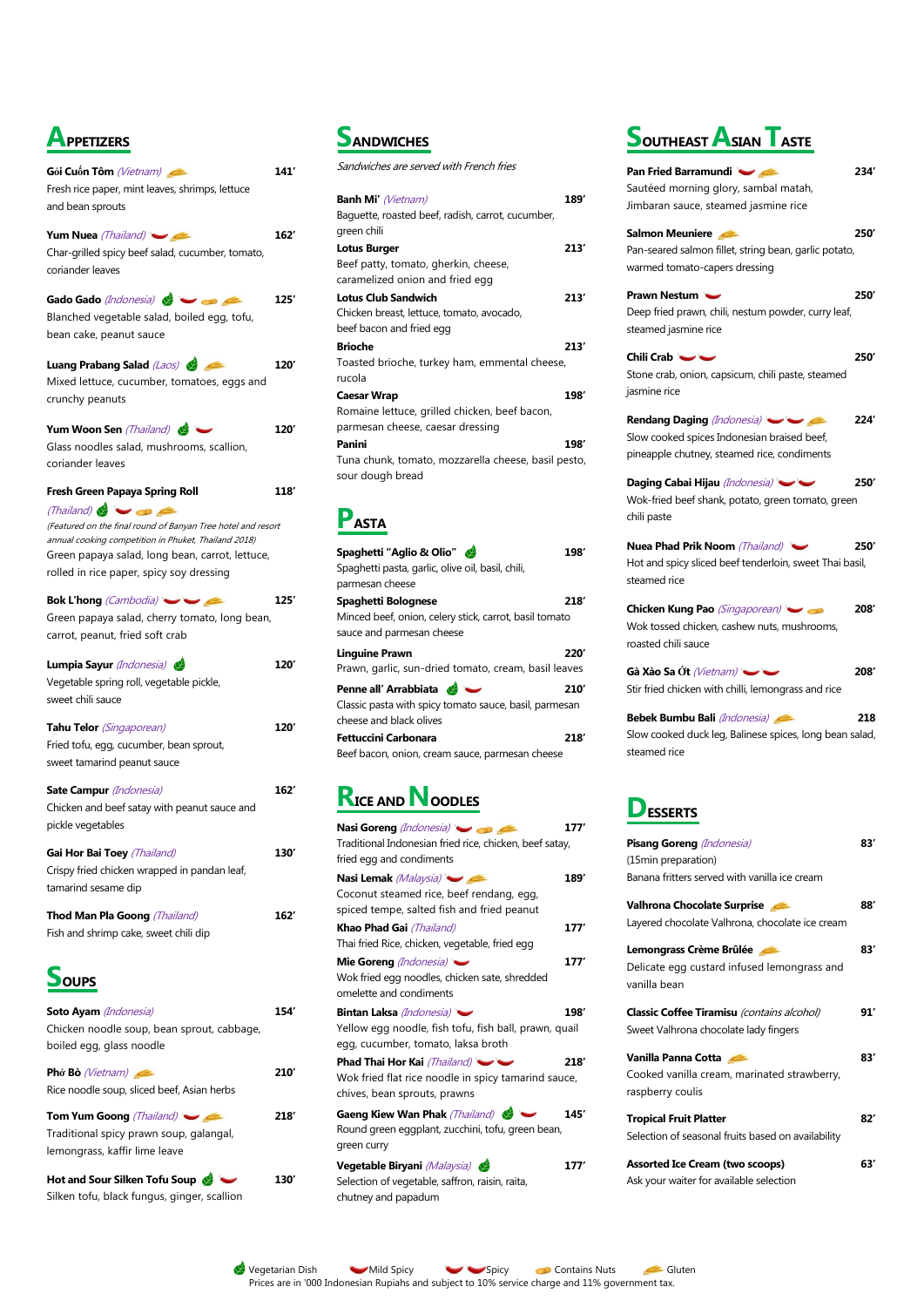#### **BANYAN TREE GLOBAL'S <sup>25</sup>TH ANIVERSARRY COCKTAIL SOFT DRINKS**

| <b>The Botanical</b><br>Gin, Midori, Fresh Lime Juice, Kaffir Lime Syrup,<br>Anise Flavour Liqueur, Peppermint Tea, Egg White | 210' |
|-------------------------------------------------------------------------------------------------------------------------------|------|
| <b>SIGNATURE MOCKTAILS</b>                                                                                                    |      |
| <b>Strawberry Surprise</b>                                                                                                    | 110' |
| Strawberry Puree, Banana, Grenadine                                                                                           |      |
| <b>Breezer</b>                                                                                                                | 110' |
| Orange, Lime, Honey                                                                                                           |      |
| <b>Hurricane</b>                                                                                                              | 110' |
| Pineapple, Lime, Ginger, Herbal leaf                                                                                          |      |
| <b>Citrus Berry</b>                                                                                                           | 110' |
| Orange, Lemon, Peach, Strawberry                                                                                              |      |
| <b>Tropicana</b>                                                                                                              | 110' |
| Pineapple, Lychee, Lemon, Grenadine, Angostura                                                                                |      |
| Angsana Punch                                                                                                                 | 110' |
| Pineapple, Orange, Lemon, Grenadine, Sprite                                                                                   |      |
| <b>Duet</b>                                                                                                                   | 110' |
| Orange, Carrot                                                                                                                |      |
| <b>Bintan Jamu</b>                                                                                                            | 110' |
| Lemon Grass, Ginger, Honey, Tamarind                                                                                          |      |
| <b>Pink Lassie</b>                                                                                                            | 110' |
| Cranberry Juice, Orange Juice, Vanilla Ice Cream, Grenadine                                                                   |      |
| <b>Shirley Temple</b>                                                                                                         | 110' |
| Sprite, Grenadine                                                                                                             |      |

#### **SIGNATURE COCKTAILS**

| Light Angsana                                               | 210' |
|-------------------------------------------------------------|------|
| Vodka, Midori, Peach, Pineapple, Cranberry                  |      |
| <b>Turquoise Blue</b>                                       | 210' |
| Light Rum, Lychee Liquor, Blue Curacao, Lime, Sprite        |      |
| <b>Tropical Spritzer</b>                                    | 210' |
| Malibu, Pineapple Juice, Orange Juice, Simple Syrup, Sprite |      |

#### **INTERNATIONAL COCKTAILS**

| Cosmopolitan                                          | 212  |
|-------------------------------------------------------|------|
| Vodka, Triple sec, Cranberry, Lime                    |      |
| <b>Fruit Daiquiri</b>                                 | 227' |
| Light Rum, Triple Sec, Choice of Fruits               |      |
| <b>Fruit Margarita</b>                                | 227' |
| Tequila, Triple Sec, Choice of Fruits                 |      |
| <b>Bloody Mary</b>                                    | 210' |
| Vodka, Tomato, Lemon, Spices                          |      |
| <b>Tequila Sunrise</b>                                | 210' |
| Tequila, Orange Juice, Grenadine                      |      |
| Caipirinha                                            | 210' |
| Light Rum, Lime, Sugar                                |      |
| <b>Dry Martini</b>                                    | 210' |
| Gin or Vodka, Martini Dry                             |      |
| <b>Long Island</b>                                    | 225' |
| Gin, Vodka, Rum, Tequila, Lemon, Coke                 |      |
| Mai Tai                                               | 225' |
| Rum, Apricot Brandy, Grenadine, Pineapple, Orange     |      |
| <b>Singapore Sling</b>                                | 225' |
| Gin, Cherry Brandy, Lemon, Pineapple                  |      |
| <b>Pina Colada</b>                                    | 225' |
| Light Rum, Malibu, Pineapple, Coconut Cream           |      |
| <b>Sex On The Beach</b>                               | 212' |
| Vodka, Peach Liqueur, Orange Juice, Cranberries Juice |      |
|                                                       |      |

| 210'         | Coke, Sprite, Coke Zero, Fanta, Ginger Ale,<br>Tonic Water, Soda Water, Pocari Sweat                            | 43′          |
|--------------|-----------------------------------------------------------------------------------------------------------------|--------------|
|              | <b>JUICES</b>                                                                                                   |              |
|              | <b>Freshly Squeezed Orange, Pineapple</b>                                                                       | 86′          |
| 10'          | Honeydew, Watermelon, Lemon, Lime                                                                               | 79′          |
| 10'          | <b>MINERAL WATERS</b>                                                                                           |              |
|              | Nestle, Still, 600ml                                                                                            | 34′          |
| 10'          | Nestle, Still, 1500ml                                                                                           | 75′          |
| l 10'        | Equil, Still, 380ml<br>Equil, Sparkling, 380ml                                                                  | 53′<br>59′   |
|              | Acqua Panna, Still, 750ml                                                                                       | 112'         |
| l 10'        | San Pellegrino, Sparkling, 750ml                                                                                | 112'         |
| 10′          | <b>MILKSHAKES</b>                                                                                               |              |
| 10'          | Banana, Chocolate, Strawberry, Vanilla                                                                          | 70′          |
| 10'          | <b>APERITIVES &amp; DIGESTIVES</b>                                                                              |              |
| 10′          | Campari, Dubonnet, Pimm's, Pernod, Ricard<br>Martini Dry, Martini Bianco, Martini Rosso                         | 116'         |
|              | <b>Taylor's Tawny, Tio Pepe</b>                                                                                 |              |
| 10′          | Hennessy XO, Martel Cordon Blue                                                                                 | 350′         |
|              | <b>Remy Martin XO</b><br>Remy Martin VSOP, Hennessy VSOP, Camus VSOP                                            | 299′<br>220' |
| 210'         | <b>LIQUORS &amp; LIQUEURS</b>                                                                                   |              |
|              | Absolute, Ballantine's, Beefeater, Canadian Club,                                                               | 99'          |
| 210′<br>210' | Gordon, Jim Beam, Jose Cuervo, JW Red Label,<br>Old Bushmills, Seagram's VO, Smirnoff                           |              |
|              | Amaretto, Bailey's, Cointreau, Galliano, Grand Marnier,<br>Kahlua, Midori, Sambuca, Southern Comfort, Tia Maria | 99′          |
| 212'         | Bacardi, Havana Club, Bombay Sapphire                                                                           | 120′         |
| 27'          | Chivas Regal, Jack Daniels's, J&B Rare,<br>JW Black Label, John Jameson, Grey Goose                             | 166'         |
|              | <b>Glenfiddich 12 Years</b>                                                                                     | 175'         |
| 27'          | <b>BEERS</b>                                                                                                    |              |
| 210'         |                                                                                                                 |              |
|              | Bintang, Tiger, Carlsberg, Heineken<br>Corona                                                                   | 86′          |
| 210'         | <b>Guinness Stout</b>                                                                                           | 145'<br>103' |
| 210'         |                                                                                                                 |              |
|              | <b>ICED TEA</b>                                                                                                 |              |
| 210'         | Lychee, Lemon, Apple, Peach                                                                                     | 59′          |
| 25'          | <b>ICED COFFEE</b>                                                                                              |              |
| 25'          | Kopi Pisang, Bintan Iced Coffee, Kopi Indonesia                                                                 | 65′          |
|              | <b>TEA</b>                                                                                                      |              |
| 25'          | Jasmine Green Tea, Peppermint, Chamomile,                                                                       | 58'          |
| 25'          | English Breakfast, Earl Grey, Darjeeling                                                                        |              |
| 212'         | <b>COFFEE</b>                                                                                                   |              |
|              | Cappuccino, Café Latte, Macchiato, Espresso,<br><b>Fresh Brewed Coffee</b>                                      | 58′          |
|              |                                                                                                                 |              |

Prices are in '000 Indonesian Rupiahs and subject to 10% service charge and 11% government tax.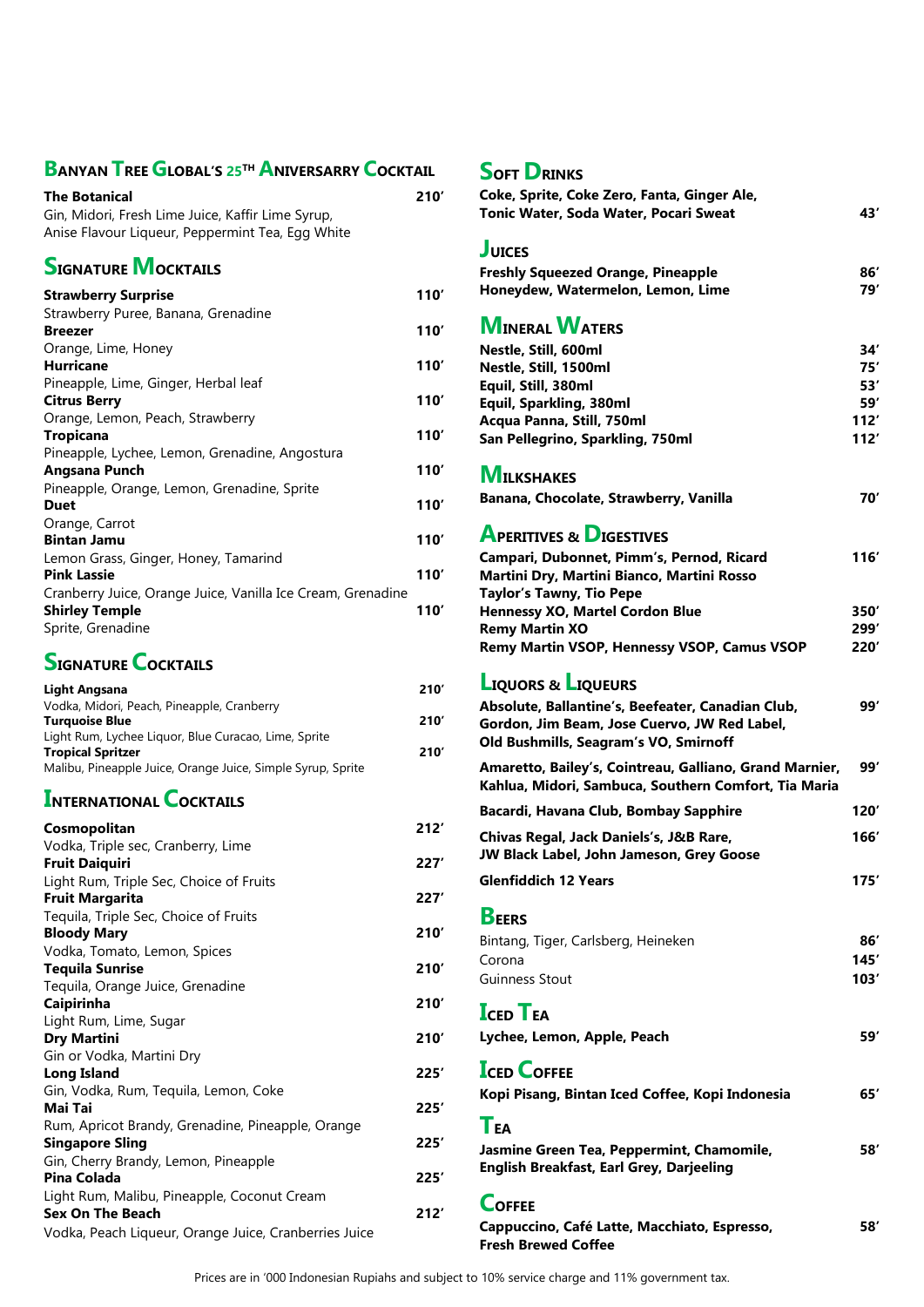# KIDS MENU

**[Kid's Burger or](http://www.search-best-cartoon.com/cartoon-birds/cartoon-birds-70.jpg) Kid's Cheese Burger 109'**

Mini beef burger, iceberg, tomato, gherkin, french fries

**Hot Dog [99](http://soupscoop.files.wordpress.com/2012/12/fish-cartoon-7.gif)'** Hot dog sausage, tomato, iceberg and French fries

**3 Mini Pizza 109'**

Tomato, mushroom and vegetables pizza with side salad

**Cheese Sandwich 99'** White toast, melted cheese, French fries

**Fish and Chips 162'** Battered fish finger, tartar sauce, French fries

**Kid's Pasta 112'** Option of spaghetti, penne, linguini with choice of: tomato sauce, cream sauce or oglio olio

**Egg Noodle 84'**

Healthy stir fried egg noodle with vegetables, shredded omelets

**Fried Rice 71'** Vegetables fried rice with salmon or chicken topping

Prices are in '000 Indonesian Rupiahs and subject to 10% service charge and 11% government tax.